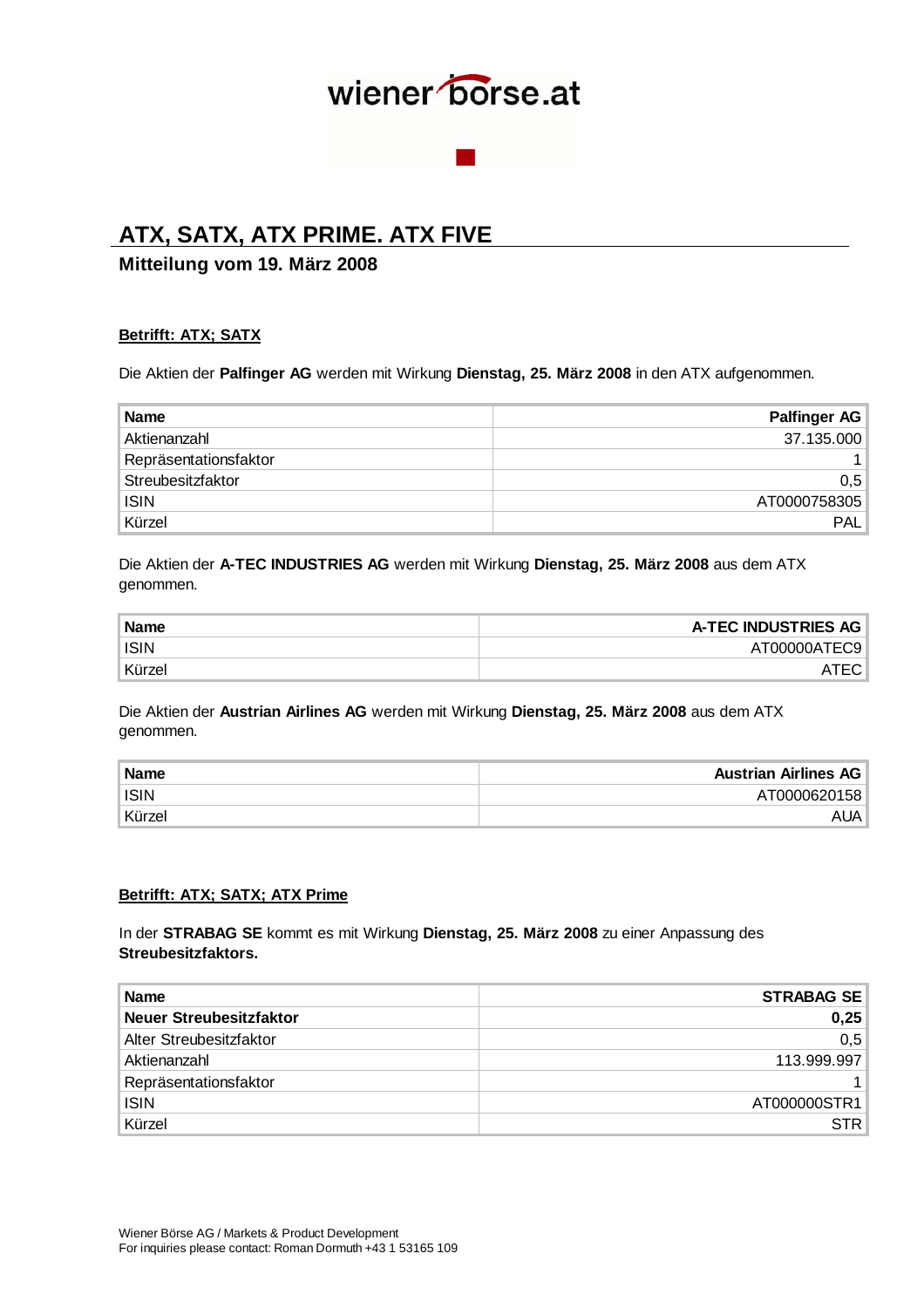### **Betrifft: ATX Prime**

In der **KTM Power Sports AG** kommt es mit Wirkung **Dienstag, 25. März 2008** zu einer Anpassung des **Streubesitzfaktors.**

| <b>Name</b>             | <b>KTM Power Sports AG</b> |
|-------------------------|----------------------------|
| Neuer Streubesitzfaktor | 0,25                       |
| Alter Streubesitzfaktor | 0,5                        |
| Aktienanzahl            | 6.892.643                  |
| Repräsentationsfaktor   |                            |
| <b>ISIN</b>             | AT0000645403               |
| Kürzel                  | <b>KTM</b>                 |

In der **BRAIN FORCE HOLDING AG** kommt es mit Wirkung **Dienstag, 25. März 2008** zu einer Anpassung des **Streubesitzfaktors.**

| <b>Name</b>             | <b>BRAIN FORCE HOLDING AG</b> |
|-------------------------|-------------------------------|
| Neuer Streubesitzfaktor | 0,75                          |
| Alter Streubesitzfaktor |                               |
| Aktienanzahl            | 15.386.742                    |
| Repräsentationsfaktor   |                               |
| <b>ISIN</b>             | AT0000820659                  |
| Kürzel                  | <b>BFC</b>                    |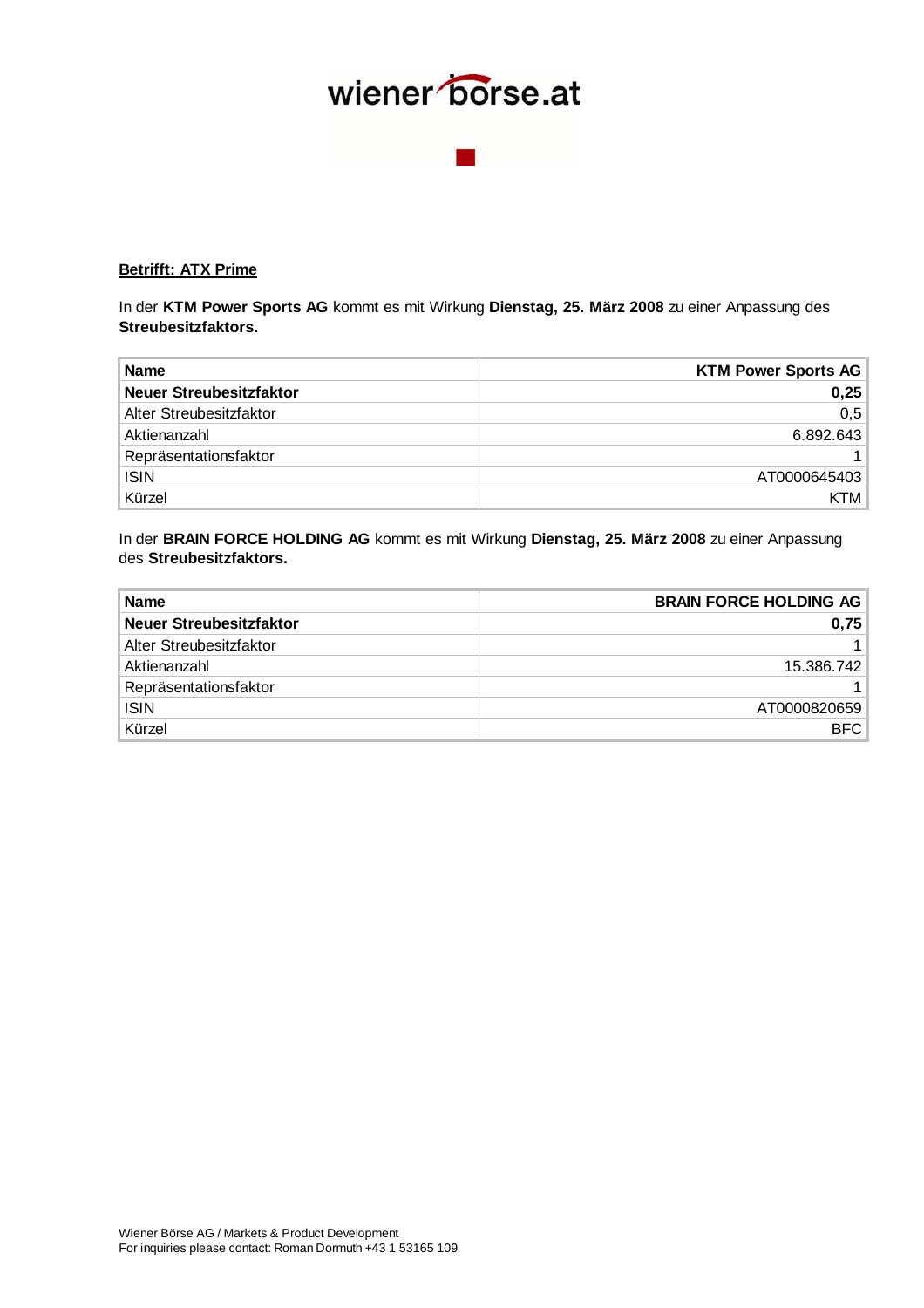## **ATX, SATX, ATX PRIME, ATX FIVE**

**Notice of March 19th, 2008** 

### **Subject: ATX; SATX**

As of **Tuesday, March 25<sup>th</sup>, 2008** the shares of **Palfinger AG** will be included in the ATX.

| <b>Name</b>           | Palfinger AG     |
|-----------------------|------------------|
| Number of shares      | 37.135.000       |
| Representation factor |                  |
| Free float factor     | 0.5              |
| <b>ISIN</b>           | AT0000758305     |
| Short Code            | PAL <sup>1</sup> |

## As of **Tuesday, March 25<sup>th</sup>, 2008** the shares of the **A-TEC INDUSTRIES AG** will be excluded from the ATX.

| <b>Name</b> | <b>A-TEC INDUSTRIES AG</b> |
|-------------|----------------------------|
| <b>ISIN</b> | AT00000ATEC9               |
| Short Code  |                            |

## As of **Tuesday, March 25th, 2008** the shares of the **Austrian Airlines AG** will be excluded from the ATX.

| <b>Name</b> | <b>Austrian Airlines AG</b> |
|-------------|-----------------------------|
| <b>ISIN</b> | AT0000620158                |
| Short Code  | AUA I                       |

#### **Subject: ATX; SATX; ATX Prime**

As of **Tuesday, March 25<sup>th</sup>, 2008** the adjustment of **STRABAG SE** 's free float factor will be effective.

| <b>Name</b>           | <b>STRABAG SE</b> |
|-----------------------|-------------------|
| New free float factor | 0,25              |
| Old free float factor | 0,5               |
| Number of shares      | 113.999.997       |
| Representation factor | 1 <sup>1</sup>    |
| <b>ISIN</b>           | AT000000STR1      |
| Short Code            | STR               |